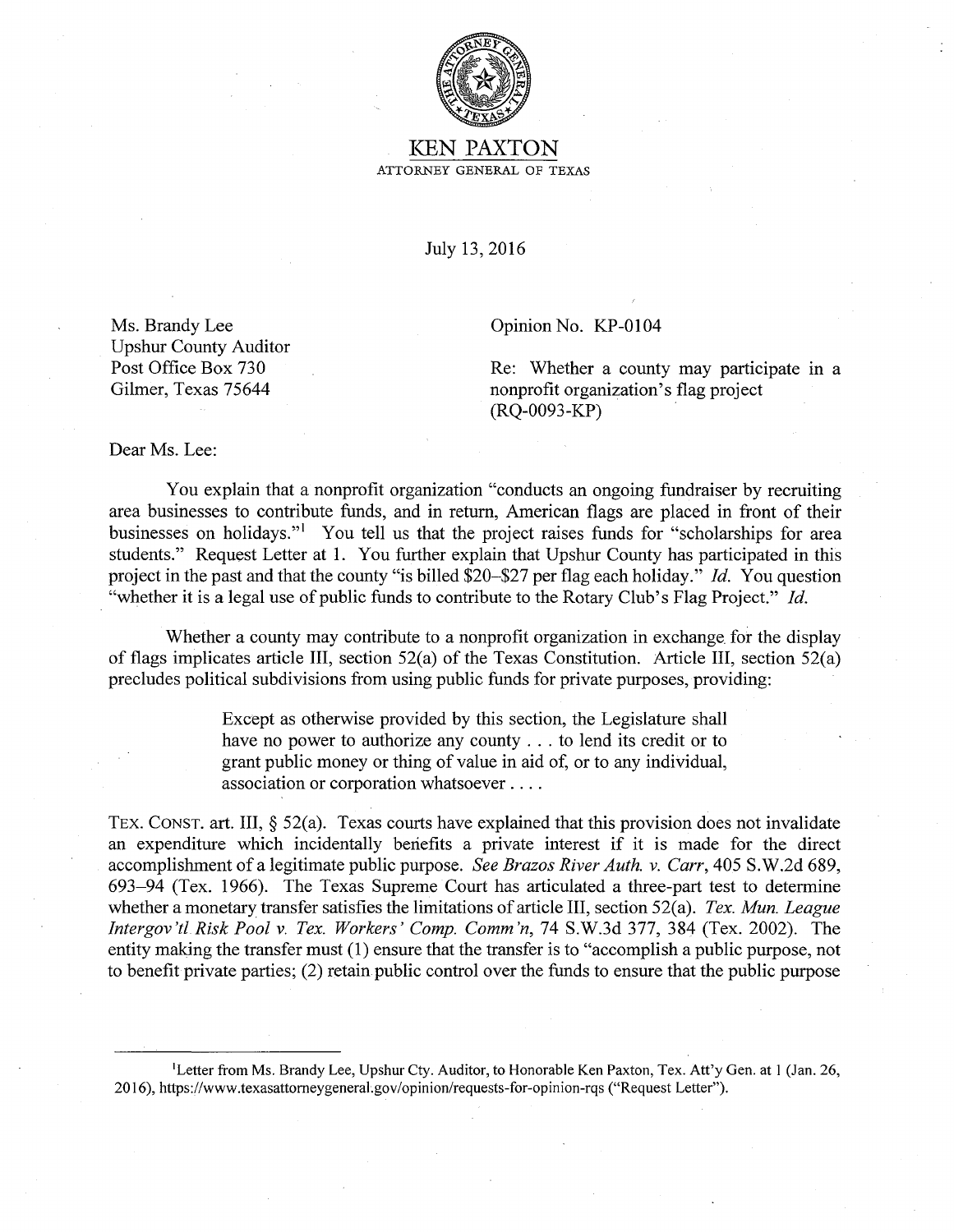is accomplished and to protect the public's investment; and (3) ensure that the political subdivision receives a return benefit." *Id.* 

With regard to the first prong of this test, counties in Texas are limited to exercising those powers that are specifically conferred on them by statute or the constitution. *Guynes v. Galveston Cty.,* 861 S.W.2d 861, 863 (Tex. 1993). Federal and state laws provide for the display of the United States flag "on all days, especially" specific state and federal holidays and also provide for the display "on or near the main administration building of every public institution." 4 U.S.C. § 6(d), (e); TEX. Gov'TCODE §§ 3100.051(1), .052(b)(2) (authorizing the state flag to be displayed on "each state or national holiday" and "in the same circumstances that the flag of the United States may be displayed"). Thus, the use of county funds to display a United States flag in these circumstances serves a public purpose of a county. With regard to the second prong of the test, a county may retain public control over the funds by entering into an agreement or contract that imposes upon a recipient of public funds an obligation to perform a function benefitting the public. *See* Tex. Att'y Gen. Op. No. GA-0078 (2003) at 4-5. And with regard to the third prong, any such agreement or contract could ensure that the county receives a return benefit. *Id.* 

The determination of whether a particular expenditure satisfies the three-part test is for the political subdivision to make in the first instance, subject to judicial review for an abuse of discretion. Tex. Att'y Gen. Op. Nos. KP-0007 (2015) at 2, GA-0843 (2011) at 2; see also Comm'rs *Ct. of Titus Cty. v. Agan,* 940 S.W.2d 77, 80 (Tex. 1997) (recognizing a district court's supervisory control over a commissioners court that abuses its discretion). Thus, to determine if the expenditure is constitutional under article III, section 52(a), the county must consider whether (1) the predominant purpose of the expenditure is to accomplish an authorized public purpose of the county; (2) there are sufficient controls to ensure the public purpose is accomplished and the public investment is protected; and (3) the county receives a return benefit. *See Tex. Mun. League,*  74 S.W.3d at 384.